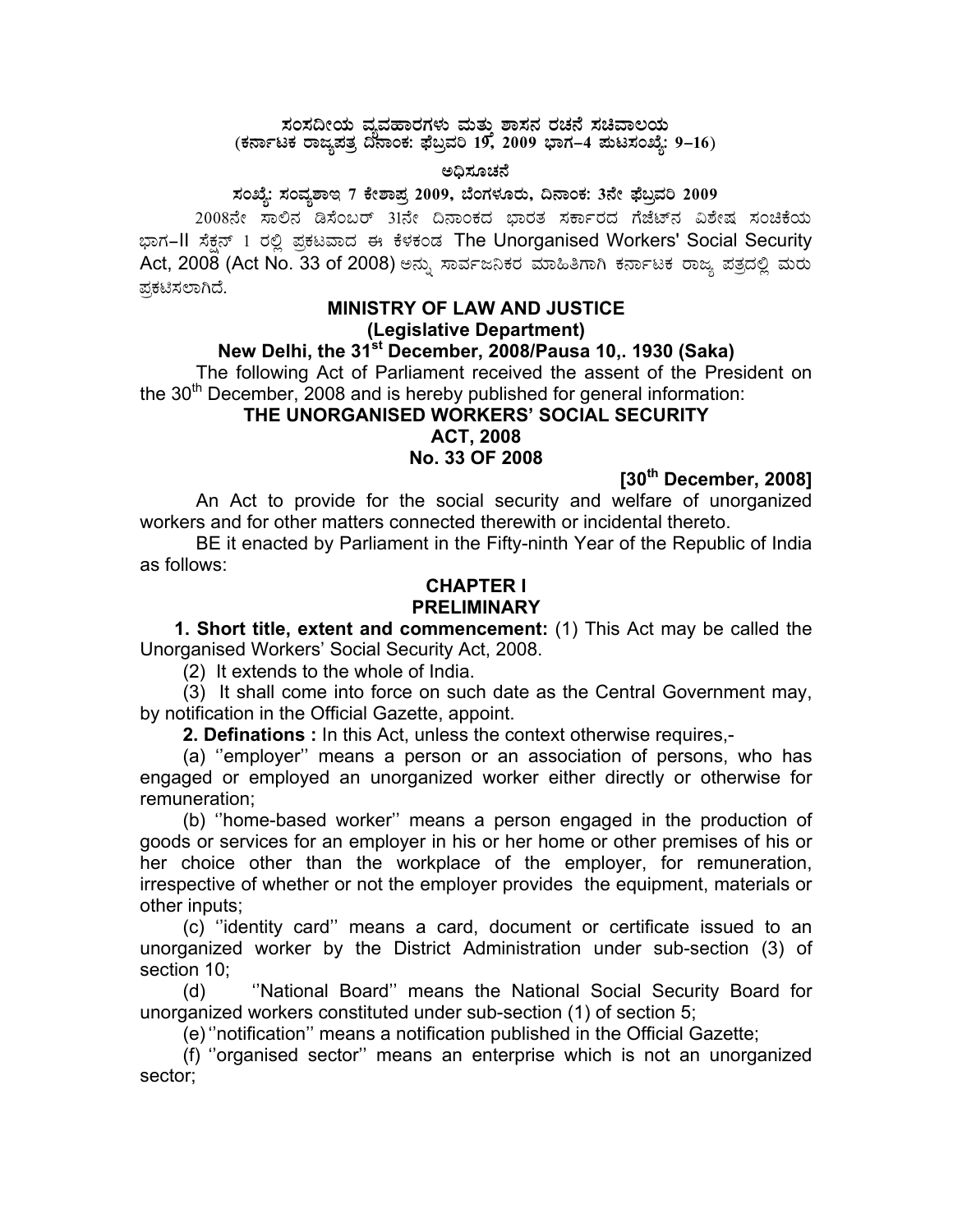(g) ''prescribed'' means prescribed by rules made under this Act by the Central Government or the State Government, as the case may be;

 (h) ''registered worker'' means an unorganized worker registered under subsection (3) of section 10;

(i) ''Schedule'' means the Schedule annexed to the Act;

 (j) ''State Board'' means the (name of the State) State Social Security Board for unorganized workers constituted under sub-section (1) of section 6;

 (k) ''self-employed worker'' means any person who is not employed by an employer, but engages himself or herself in any occupation in the unorganized sector subject to a monthly earning of an amount as may be notified by the Central Government or the State Government from time to time or holds cultivable land subject to such ceiling as may be notified by the State Government;

 (l) ''unorganised sector'' means an enterprise owned by individuals or self employed workers and engaged in the production or sale of goods or providing service of any kind what soever and where the enterprise employs workers, the number of such workers is less than ten;

 (m) ''unorganised worker'' means a home-based worker, self-employed worker or a wage worker in the unorganized sector and includes a worker in the organized sector who is not covered by any of the Acts mentioned in Schedule II to this Act; and

 (n) ''wage worker'' means a person employed for remuneration in the unorganized sector, directly by an employer or through any contractor, irrespective of place of work, whether exclusively for one employer or for one or more employers, whether in cash or in kind whether as a home-based worker, or as a temporary or casual worker, or as a migrant worker, or workers employed by households including domestic workers, with a monthly wage of an amount as may be notified by the Central Government and State Government, as the case may be.

#### **CHAPTER II SOCIAL SECURITY BENEFITS**

 **3. Framing of scheme:** (1) The Central Government shall formulate and notify, from time to time, suitable welfare schemes for unorganised workers on matters relating to-

(a) life and disability cover;

(b) health and maternity benefits;

(c) old age protection; and

(d) any other benefit as may be determined by the Central Government

 (2) The schemes included in the Schedule 1 to this Act shall be deemed to be the welfare schemes under sub-section (1).

 (3) The Central Government may, by notification, amend the Schedules annexed to this Act.

 (4) The State Government may formulate and notify, from time to time suitable welfare schemes for unorganised workers, including schems relating to-

(a) provident fund;

(b) employment injury benefit;

(c) housing;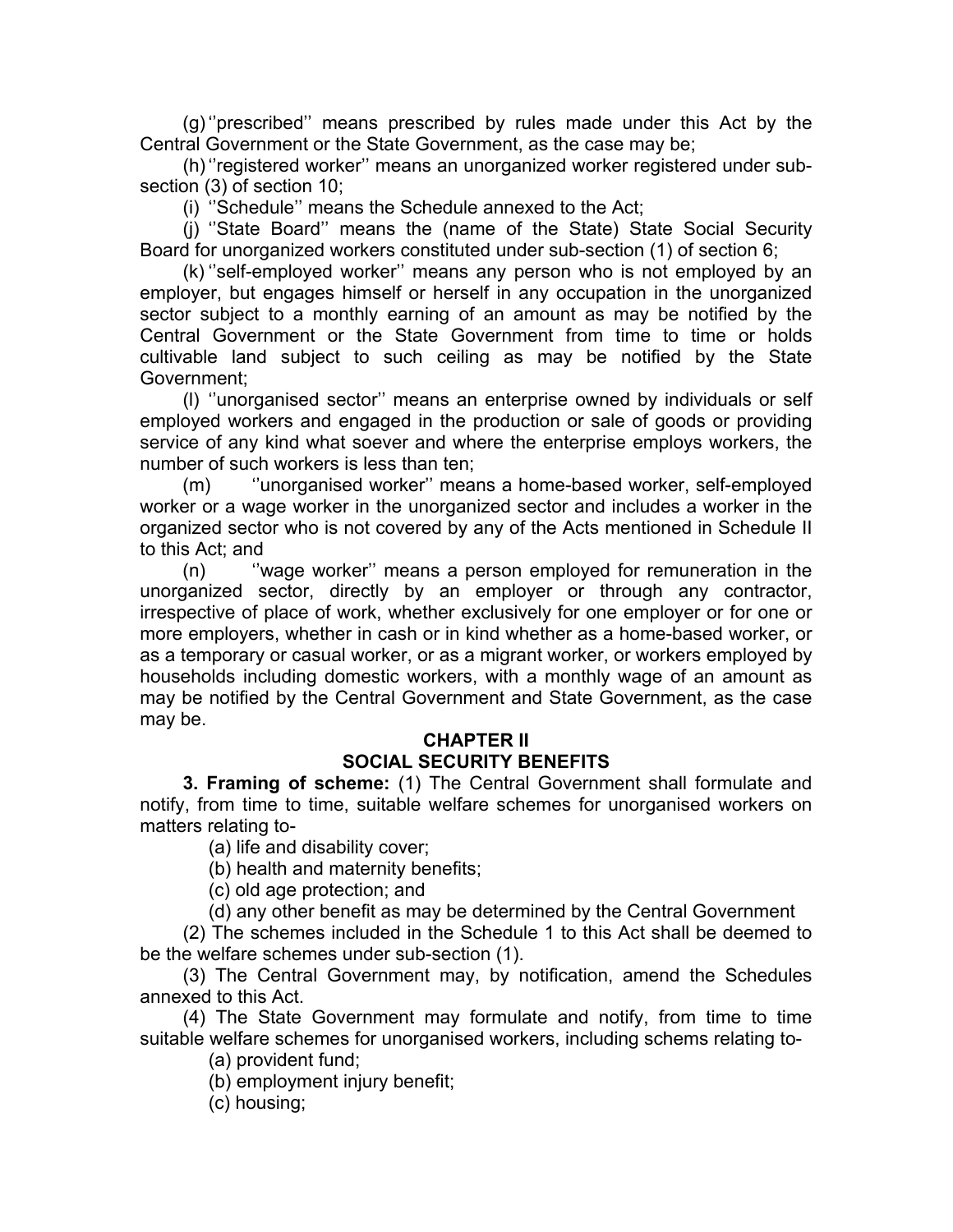(d) educational schemes for children;

(e) skill upgradation of workers;

(f) funeral assistance; and

(g) old age homes.

**4. Funding of Central Government Schemes:** (1) Any scheme notified by the Central Government may be-

(i) wholly funded by the Central Government;or

 (ii) partly funded by the Central Government and partly funded by the State Government;or

 (iii) partly funded by the Central Government, partly funded by the State Government and partly funded through contributions collected from the beneficiaries of the scheme or the employers as may be prescribed in the scheme by the Central Government.

 (2) Every scheme notified by the Central Government shall provide for such matters that are necessary for the efficient implementation of the scheme including the matters relating to-,

(i) scope of the scheme;

officio;

Sabha;

(ii) beneficiaries of the scheme;

(iii) resources of the scheme;

(iv) agency or agencies that will implement the scheme;

(v) redressal of grievances; and

(vi) any other relevant matter.

#### **CHAPTER III**

## **NATIONAL SOCIAL SECURITY BOARD FOR UNORGANISED WORKERS**

 **5. National Social Security Board:** (1) The Central Government shall, by notification, constitute a National Board to be known as the National Social Security Board to exercise the powers conferred on, and to perform the functions assigned to it under this Act.

(2) The National Board shall consist of the following members, namely;

(i) Union Minister for Labour and Employment-Chairperson, ex

 (ii) the Director General (Labour Welfare)-Member Secretary, ex officio;and

 (c) thirty-four members to be nominated by the Central Government out of whom

(i) seven representing unorganised sector workers;

(ii) seven representing employers of unorganised sector;

(iii) seven representing eminent persons from civil society;

(iv) two representing members from Lok Sabha and one from Rajya

 (v) five representing Central Government Ministries and Departments concerned; and

(vi) five representing State Governments.

 (3) The Chairperson and other members of the Board shall be from amongst persons of eminence in the fields of labour welfare, management, finance, law and administration.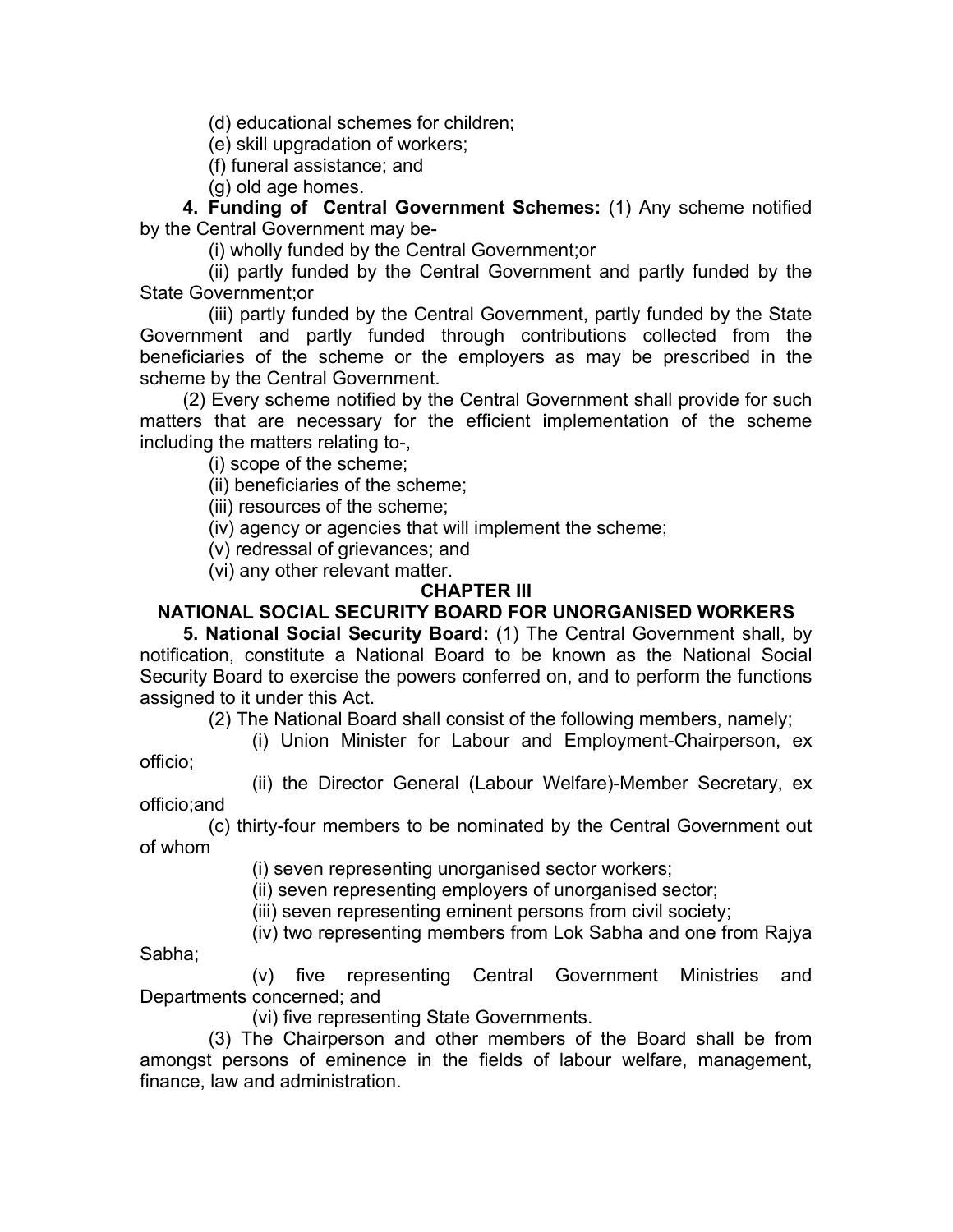(4) The number of persons to be nominated as members from each of the categories specified in clause (c) of sub-section (2), the term of office and other conditions of service of members, the procedure to be followed in the discharge of their functions by and the manner of filling vacancies among the members of, the National Board shall be such as may be prescribed:

 Provided that adequate representation shall be given to persons belonging to the Scheduled Castes, the Scheduled Tribes, the Minorities and Women.

(5) The term of the National Board shall be three years.

 (6) The National Board shall meet at least thrice a year, at such time and place and shall observe such rules of procedure relating to the transaction of business at its meetings as may be prescribed.

 (7) The members may receive such allowances as may be prescribed for attending the meetings of the National Board.

(8) The National Board shall perform the following functions, namely:

 (a) recommend to the Central Government suitable schemes for different sections of unorganised workers;

 (b) advise the Central Government on such matters arising out of the administration of this Act as may be referred to it;

 (c) monitor such social welfare schemes for unorganised workers as are administered by the Central Government;

 (d) review the progress of registration and issue of identity cards to the unorganised workers;

(e) review the record keeping functions performed at the State level;

(f) review the expenditure from the funds under various schemes; and

 (g) undertake such other functions as are assigned to it by the Central Government from time to time.

#### **CHAPTER IV**

# **STATE SOCIAL SECURITY BOARD FOR UNORGANISED WORKERS**

**6. State Social Security Board:** (1) Every State Government shall, by notification, constitute a State Board to be known as (name of the state) state Social Security Board to exercise the powers conferred on, and to perform the functions assigned to it, under this Act.

(2) The State Board shall consist of the following members, namely:

 (a) Minister of Labour and Employment of the concerned State-Chairperson, ex officio;

 (b) the Principal Secretary or secretary (Labour)- Member-Secretary, ex officio; and

 (c) twenty-eight members to be nominated by the State Government., out of whom-

(i) seven representing the unorganised workers;

(ii) seven representing employers of unorganised workers;

 (iii) two representing members of Legislative Assembly of the concerned;state

(iv) five representing eminent persons from civil society; and

(vi) seven representing State Government Departments concerned.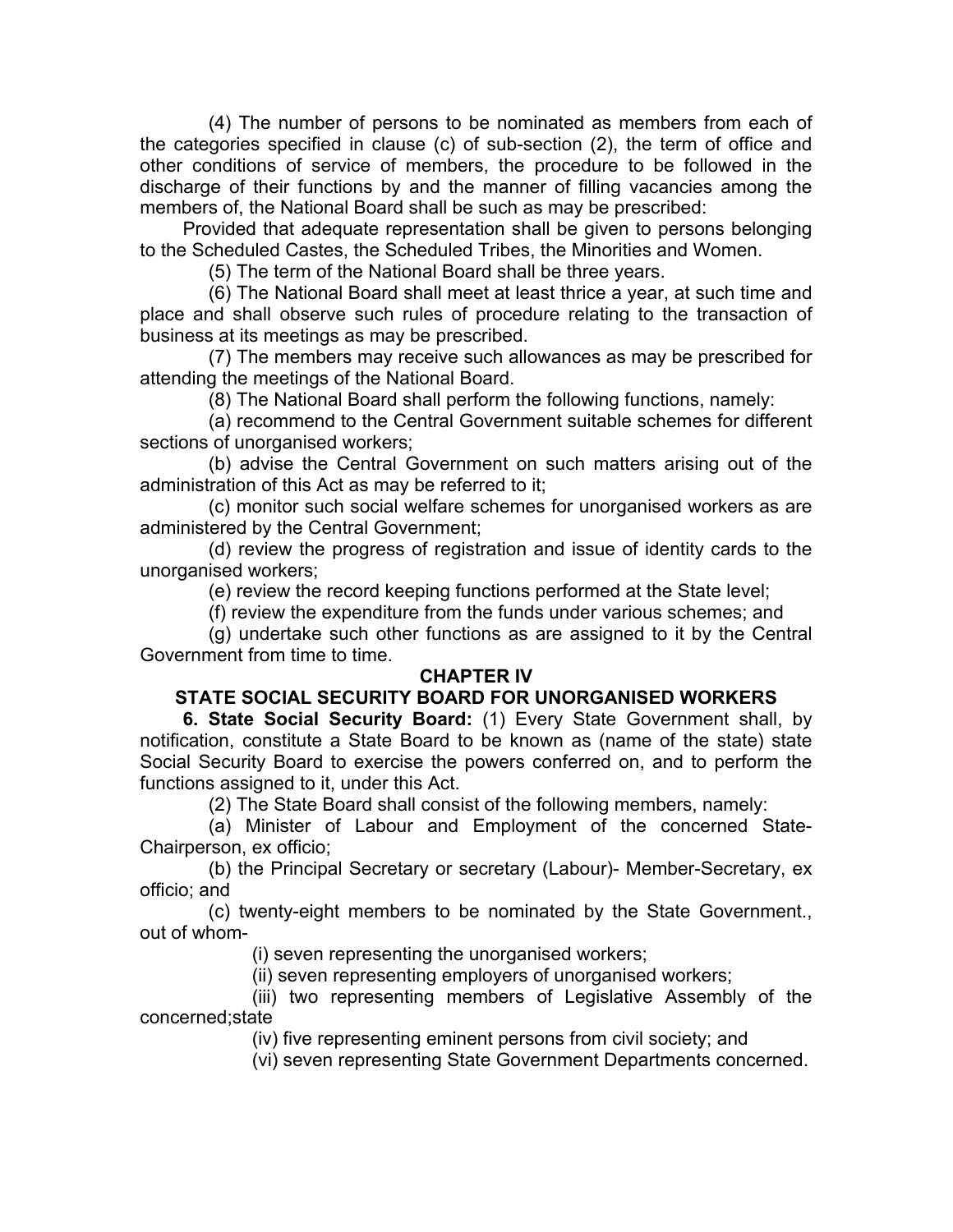(3) The Chairperson and other members of the Board shall be from amongst persons of eminence in the fields of labour welfare, management, finance law and administration.

 (4) The number of persons to be nominated as members from each of the categories specified in clause (c) of sub-section (2), the term of office and other conditions of service of members the procedure to be followed in the discharge of their functions by and the manner of filling vacancies among the members, of the State Board shall be such as may be prescribed:

 Provided that adequate representation shall be given to persons belonging to the Scheduled Castes, the Scheduled Tribes, the Minorities and Women.

(5 ) The term of the State Board shall be three years.

 (6) The State Board shall meet atleast once in a quarter at such time and place and shall observe such rules of procedure relating to the transaction of business at its meetings, as may be prescribed.

 (7) The members may receive such allowances as may be prescribed for attending the meetings of the State Board.

(8) The State Board shall perform the following functions, namely:

 (a) recommend to the State Government in formulating suitable schemes for different sections of the unorganised sector workers;

 (b) advise the State Government on such matters arising out of the administration of this Act as may be referred to it;

 (c) monitor such social welfare schemes for unorganised workers as are administered by the State Government;

(d) review the record keeping functions performed at the District level;

 (e) review the progress of registration and issue of cards to the unorganised Sector workers; (f) review the expenditure from the funds under various schemes; and

 (g) undertake such other functions as are assigned to it by the State Government from time to time.

**7. Funding of State Government Schemes:** (1) Any scheme notified by the State Government may be-

(i) wholly funded by the State Government; or

 (ii) partly funded by the State Government, partly funded through contributions collected from the beneficiaries of the scheme or the employer as may be prescribed in the scheme by the State Government.

 (2) The State Government may seek financial assistance from the Central Government for the schemes formulated by it.

 (3) The Central Government may provide such financial assistance to the State Governments for the purpose of schemes for such period and on such terms and conditions as it may deem fit.

**8. Record keeping by District Administration :** The record keeping functions for the purpose of this Act shall be performed by the District Administration:

 Provided that the State Government may direct that the record keeping function shall be performed by-

(a) the District Panchayat in rural areas; and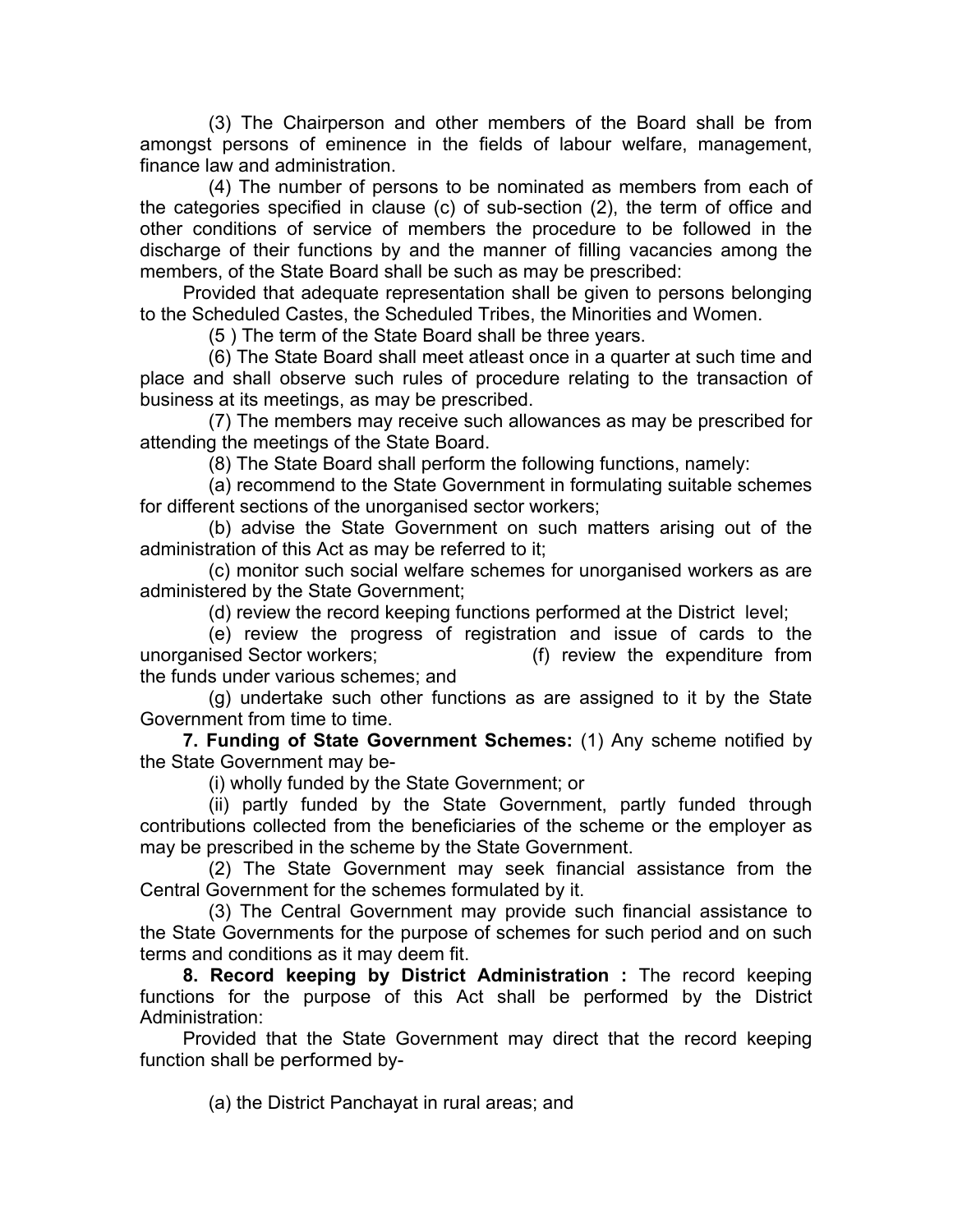(b) the Urban Local Bodies in urban areas.

**9. Workers facilitation centres:** The State Government may set up such Workers' facilitation centres as may be considered necessary from time to time perform the following functions, namely:

 (a) disseminate information on available social security schemes for the unorganised workers;

 (b) facilitate the filling, processing and forwarding of application forms for registration of unorgnised workers;

 (c) assist unorganised worker to obtain registration from the District Administration;

 (d) facilitate the enrollment of the registered unorganised workers in social security schemes.

#### **CHAPTER V REGISTRATION**

 **10. Eligibility for registration and social security benefits :** (1) Every unorganised worker shall be eligible for registration subject to the fulfilment of the following conditions, namely:

(a) he or she shall have completed fourteen years of age: and

 (b) a self-declaration by him or her confirming that he or she is an unorganised worker.

 (2) Every eligible unorganised worker shall make an application in the prescribed form to the District Administration for registration.

 (3) Every unorganised worker shall be registered and issued an identity card by the District Administration which shall be a smart card carrying a unique identification number and shall be portable.

 (4) If a scheme requires a registered unorganised worker to make a contribution, he or she shall be eligible for social security benefits under the scheme only upon payment of such contribution.

 (5) Where a scheme requires the Central or State Government to make a contribution, the Central or State Government, as the case may be, shall make the contribution regularly in terms of the scheme.

## **CHAPTER VI MISCELLANEOUS**

 **11. Power of Central Government to give directions :** The Central Government may give directions to-

(i) the National Board; or

(ii) the Government of a State or the State Board of that State,

 in respect of matters relating to the implementation of the provisions of this Act.

**12. Vacancies etc., not to invalidate proceedings :** No proceedings of the National Board or any State Board shall be invalid on the ground merely of the existence of any vacancy or defect in the constitution of the National Board, or as the case may be, the State Board.

**13. Power to make rules by Central Government**: (1) The Central Government may, by notification, make rules to carry out the provisions of this Act.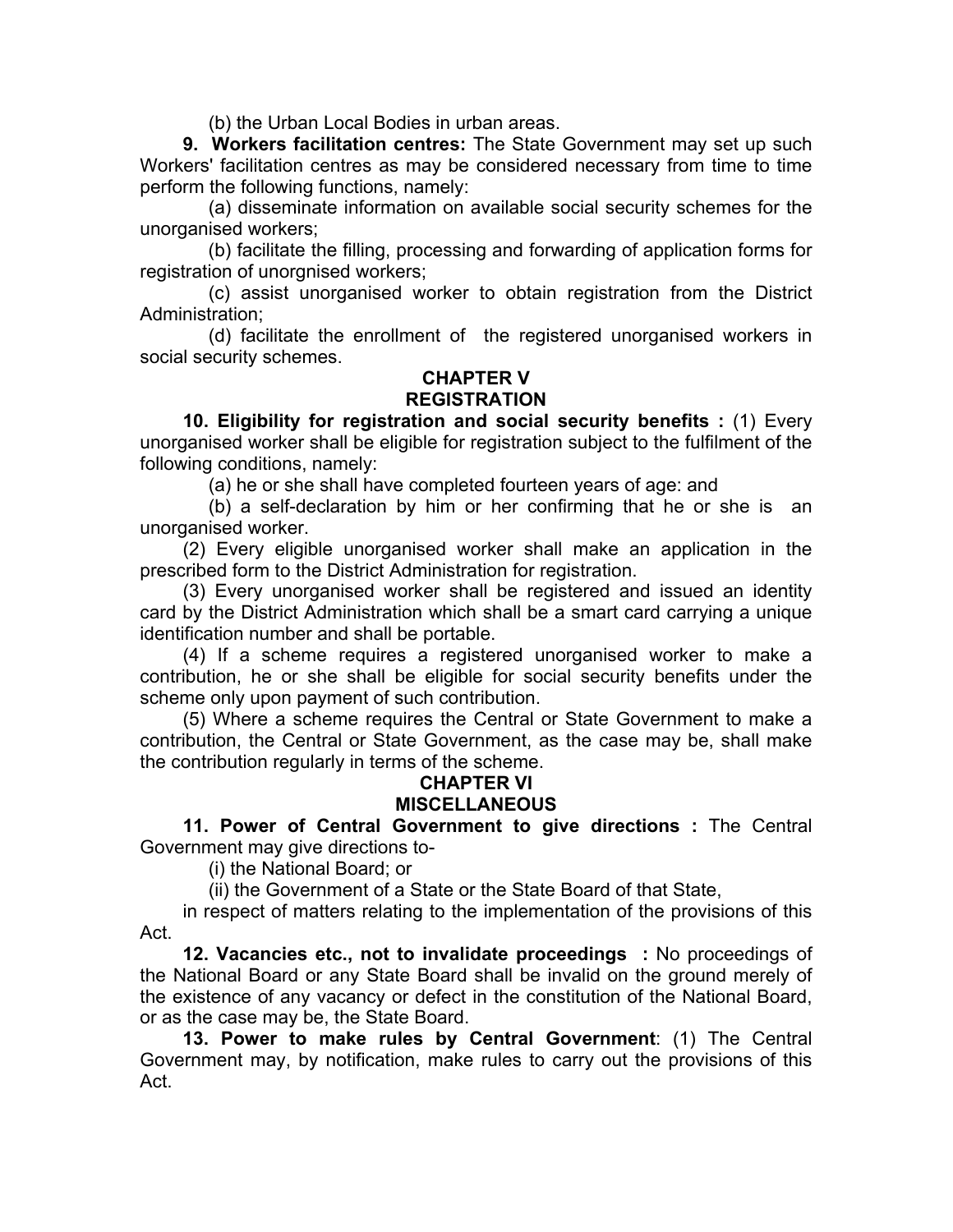(2) In particular, and without prejudice to the generality of the foregoing power, such rules may provide for all or any of the following matters, namely:

 (a) the contributions to be collected from the beneficiaries of the scheme or the employers under sub-section (1) of section 4;

 (b) the number of persons to be nominated the term of office and other conditions of service of members, the procedure to be followed in the discharge of functions by, and the manner of filling vacancies of , the National Board under sub-section (4) of section 5;

 (c) the rules of procedure relating to the transaction of the business at the meeting of the National Board under sub-section (6) of section 5;

 (d) the allowances for attending the meetings of the National Board under sub-section (7) of section 5;

 (e) the form for making an application for registration under sub-section (2) of section 10; and

(f) any other matter which is required to be, or may be, prescribed.

**14. Power to make rules by State Government :** (1) The State Government may, by notification, make rules to carry out the provisions of this Act.

 (2) In particular, and without prejudice to the generality of the foregoing power, such rules may provided for all or any of the following matters, namely:

 (a) the number of persons to be nominated, the term of office and other conditions of service of members, the procedure to be followed in the discharge of functions by, and the manner of filling vacancies of, the State Board under sub-section (4) of section 6;

 (b) the rules of procedure relating to the transaction of business at the meetings of the State Board under sub-section (6) of section 6;

 (c) the allowances for attending the meetings of the State Board under sub-section (7) of section 6;

 (d) the contributions to be collected from the beneficiaries of the scheme or the employers under sub-section (1) of section 7;

 (e) the form in which the application for registration shall be made under sub-section (2) of section 10:and

(f) any other matter which is required to be, or may be, prescribed.

**15. Laying of rules:** (1) Every rule made by the Central Government under this Act shall be laid as, soon as may be after it is made, before each House of Parliament, while it is in session, for a total period of thirty days which may be comprised in one session or in two or more successive sessions, and if, before the expiry of the session immediately following the session or the successive sessions aforesaid, both Houses agree in making any modification in the rule or both Houses agree that the rule should not, be made, the rule shall thereafter have effect only in such modified form or be of no effect, as the case may be; so, however, that any such modification or annulment shall be without prejudice to the validity of anything previously done under that rule.

 (2) Every rule made under this Act by State Government shall be laid, as soon as may be after it is notified before the State Legislature.

**16. Saving of certain laws:** Nothing contained in this Act shall affect the operation of any corresponding law in a State providing welfare schemes which